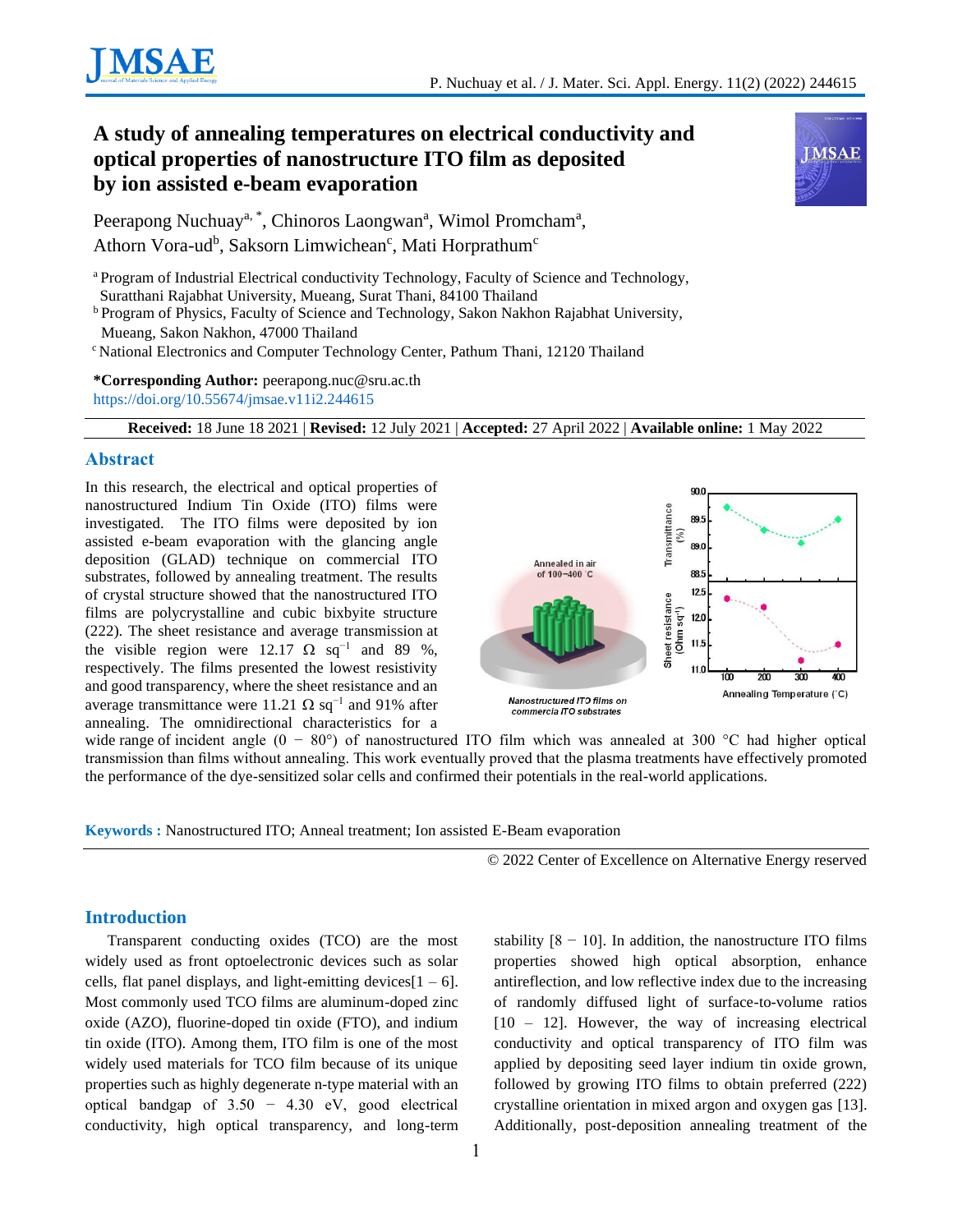

films was practically used [12]. After post-deposition annealing of ITO film at temperatures higher than 200 °C was effective on the grain size of crystallinity [14], resulting in increasing crystallinity of ITO film. The improvement of the optical and electrical conductivity properties by annealing have been involved with the local ordering of the structure during crystallization and oxygen vacancies creation/annihilation that depends on the atmosphere of annealing systems.

In this report, nanostructured ITO films which were fabricated on commercial ITO (ITO Commercial 11.50  $\Omega$  sq<sup>-1</sup>) and annealing treatment at different temperatures. Therefore, quality of nanostructured ITO films, surface morphology, electrical conductivity, and optical properties have been investigated.

### **Materials and Methods**

Nanostructured ITO films were fabricated on Si wafer (100) and commercial ITO substrates by ion assisted e-beam evaporation with the GLAD technique at range of incident angle of 85° with respect to the substrate normal angle. The commercial substrates coating by ITO were used for characterization of the optical properties. These were chemically cleaned by acetone, isopropyl alcohol and deionized water in an ultrasonic cleaning system. Then, substrates were dried in nitrogen flow. The nanostructured ITO films on Si wafer were used for crystallinity and morphological characterization. Inside the chamber for deposition, the base pressure was  $8 \times 10^{-7}$  Torr, and the working gas oxygen flow rate of 8 sccm was fixed at

operated pressure of  $1 \times 10^{-5}$  Torr during deposition to produce low energy oxygen ions. The ion gun current and voltage were fixed at 1 A and controlled at 120 V, respectively. After the deposition, all the prepared samples in the same conditions were separately annealed in the furnace in ambient for about 2 h at temperatures 200, 300 and 400 °C. The film thickness of all samples was fixed as 80 nm by controlling the deposition time. The XRD results of nanostructured ITO films were determined by grazingincidence X-ray diffraction (KTTRAXIII, Rigaku). The morphological structures were studied by field-emission scanning electron microscope (SU8030, Hitachi). The electrical properties were measured by Four-point-probe (Jandel RM3). Additionally, the optical transmission was conducted using a UV-Vis-NIR spectrophotometer (Cary 7000, Agilent). The light source was performed at a normal incident angle from the film surfaces in the wavelength range from  $200 - 2000$  nm for direct transmission measurements. Angle-dependent transmission was measured between  $0 - 80^{\circ}$  for scattered transmission measurements.

#### **Results and Discussion**

The surface and cross section images of nanostructured ITO films on Si wafer are shown in Fig. 1(a) and Fig. 1(b). Fig. 1(a) indicated the surface of the sample (as-deposited: ASD) with increasing annealed temperature at 100, 200, 300 and 400 °C, respectively. The surface morphologies before and after annealing were nearly identical. The results from FE-SEM indicated that the temperature annealing had no



**Fig. 1** (a) surface and (b) cross section images of nanostructured ITO films with various annealed temperature in the range of 100, 200, 300 and 400 °C.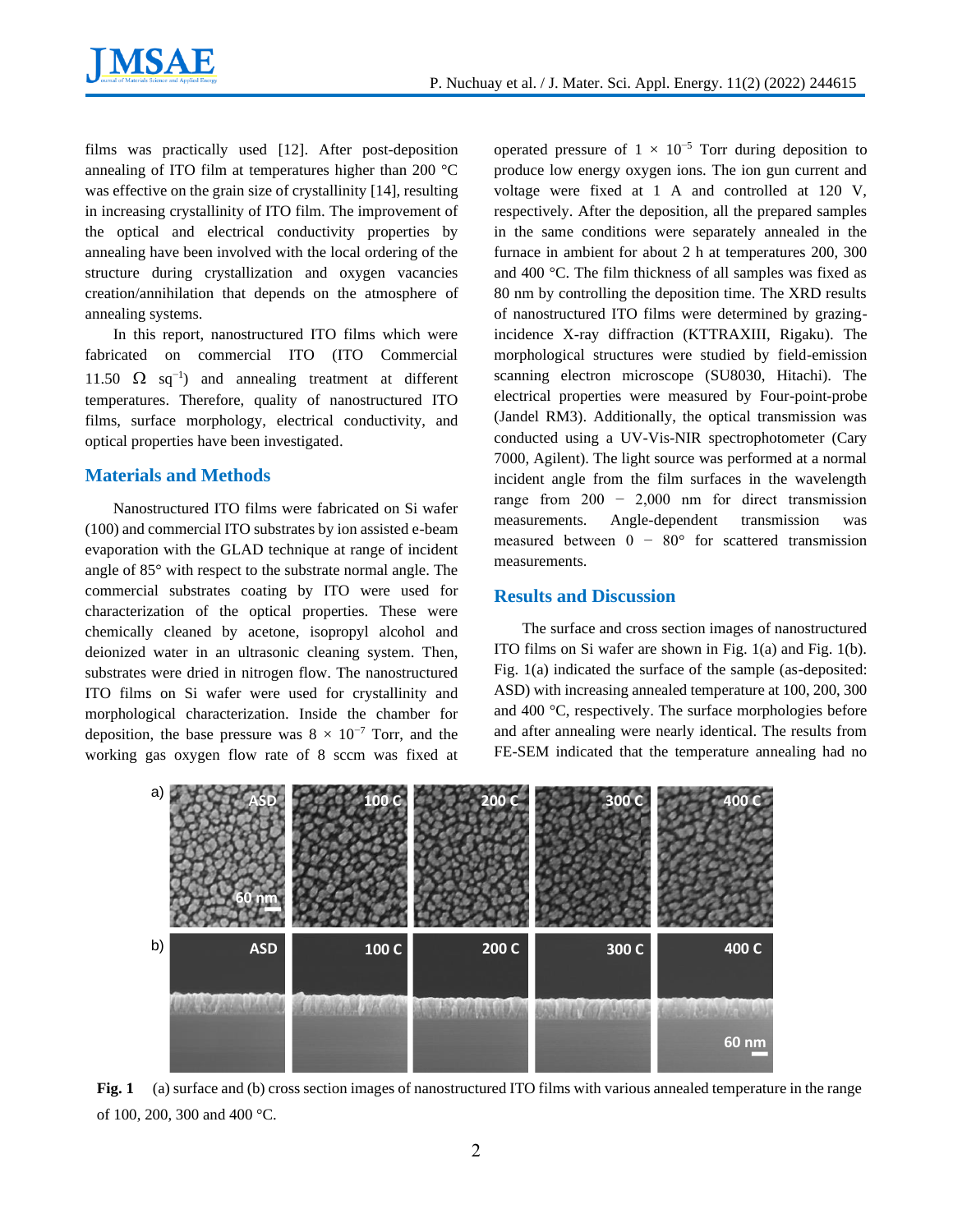effect on ITO nanostructure films. Our results are similar to those reported in literatures [15]. The cross sectional exhibiting a nanostructure of ITO films growth because of the shadowing effect.



**Fig. 2** Diameter and length of nanostructured ASD ITO films and annealed at different temperature in vacuum.

Fig. 2 shows the diameter and length of the nanostructured ITO films. The diameter of nanostructured ITO films annealing at 100, 200, 300, and 400 °C were 30.38, 29.90, 30.06 and 32.28 nm and length were 78.62, 75.29, 76.27 and 80.12 nm, respectively. Both of parameter exhibited a gradual change.

The XRD peaks of the nanostructured ITO films on Si wafer fabricated ASD and annealed at different temperature were shown in Fig. 3 The nanostructured ITO films deposited ASD and annealing at  $100 - 200$  °C were determined to be amorphous. The annealing at 300 °C, the nanostructured ITO film has revealed the XRD peaks which can be assigned to (211), (222), (400), (440) and (622) planes at 20 degree of 21.13°, 30.70°, 35.60°, 51.30° and 60.63° respectively, indicating polycrystallinity with a cubic bixbyite structure (JCPDS 01089-4198). The nanostructured ITO films which were annealed at 300 and 400 °C showed a prominently strong (222) peak due to the preferable orientation of the structure at high temperature [13,15]. Moreover, it was observed that the crystallinity of nanostructured ITO film continuously increased with the increased temperature of the annealing temperature [16].

The sheet resistance of samples using four-point probe measurements, as shown in Fig. 4. The as-deposited ITO film was compared to the ITO film followed by annealing of nanostructured ITO films, indicating the sheet resistance of

12.17  $\Omega$  sq<sup>-1</sup> and annealed ITO films were 12.41, 12.25, 11.21 and 11.52  $\Omega$  sq<sup>-1</sup> of annealing temperature at 100, 200, 300 and 400 °C, respectively. The lowest resistivity of 11.21  $\Omega$  sq<sup>-1</sup> was obtained from the film that was annealed at 300 °C, indicating that all annealed samples were acceptable to use as the TCO material for optoelectronic applications.



**Fig 3.** XRD peaks of the different nanostructured ITO films.



**Fig. 4** Sheet resistance of ITO nanostructured films that was measured by four-point probes.

Fig. 5 (a) shows UV-visible light transmittance of nanostructured ITO films on commercial substrates, which were 89.75, 89.34, 89.10 and 89.53% of annealed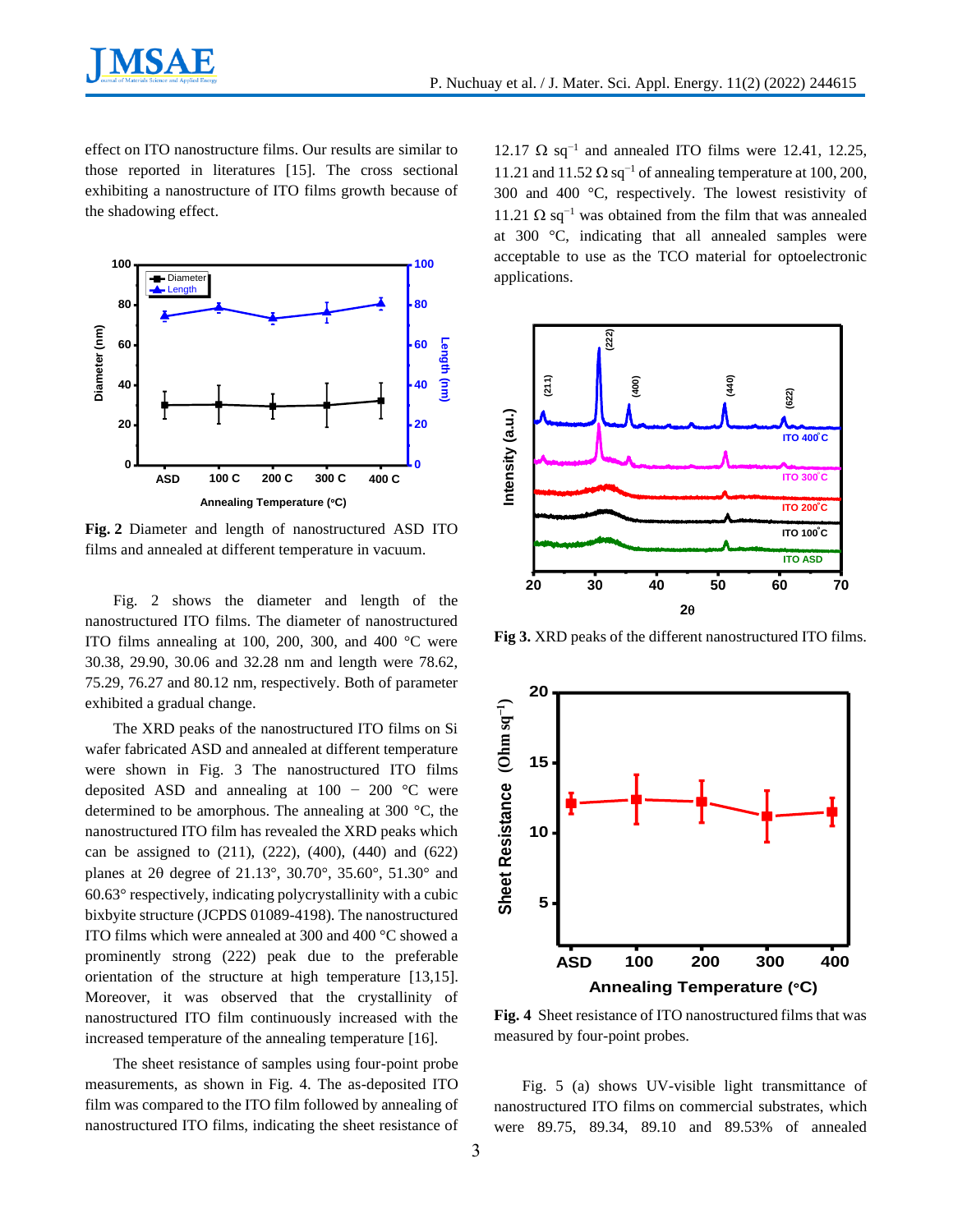



**Fig. 5** (a) Optical properties and (b) the omnidirectional anti-reflection characteristics of nanostructured ITO films.

temperature from  $100 - 400$  °C, respectively. It was found that ITO films showed an average optical transmittance in the visible region  $(380 - 780)$  nm) which was higher than commercial ITO.

The omnidirectional anti-reflection characteristics of nanostructured ITO films were shown in Fig. 5(b), at specific wavelength range at 500 nm. The result was similar to those reported in literatures [16], which was a wide range of incident angle  $(0 - 80^{\circ})$ . The graph showing the nanostructured ITO films of annealed temperature from 100 − 400 °C had omnidirectional transmission higher than the commercial ITO reference at all incidence angles due to the performance of the samples were sensitive to the incident angle and the Fresnel reflections from the rear sides [12]. Thus, nanostructured ITO films were applied to antireflection coatings of TCO applications.

#### **Conclusion**

Nanostructured ITO films were deposited by ion assisted e-beam evaporation with different temperature of annealing treatment. The crystal structure of nanostructured ITO films was mostly polycrystalline with the cubic bixbyite structure (222). The lowest resistivity of 11.21  $\Omega$  sq<sup>-1</sup>, was obtained from the film that was annealed at 300 °C. The average optical transmittance of 89.75 % in the visible region could be obtained when the optimum temperature of annealing treatment was used. The nanostructured ITO films were found to have better optical properties than commercial ITO. Thus, the annealing treatments effectively promoted

the performance of nanostructured ITO film and improved potential of optoelectronic applications.

#### **Acknowledgement**

The work was supported by National Electronics and Computer Technology Center (NECTEC) and National Metal and Materials Technology Center, National Science and Technology Development Agency (NSTDA). The authors gratefully acknowledge.

#### **References**

- [1] J. Du, X. liang Chen, C. chi Liu, J. Ni, G. fu Hou, Y. Zhao, X. dan Zhang, Highly transparent and conductive indium tin oxide thin films for solar cells grown by reactive thermal evaporation at low temperature, Appl. Phys. A Mater. Sci. Process. 117  $(2014)$  815 – 822.
- [2] A. Valla, P. Carroy, F. Ozanne, D. Muñoz, Understanding the role of mobility of ITO films for silicon heterojunction solar cell applications, Sol. Energy Mater. Sol. Cells. 157 (2016) 874 – 880.
- [3] S.K. Park, J.I. Han, W.K. Kim, M.G. Kwak, Deposition of indium-tin-oxide films on polymer substrates for application in plastic-based flat panel displays, Thin Solid Films. 397 (2001) 49 – 55.
- [4] J. Hotovy, J. Hüpkes, W. Böttler, E. Marins, L. Spiess, T. Kups, V. Smirnov, I. Hotovy, J. Kováč, Sputtered ITO for application in thin-film silicon solar cells: